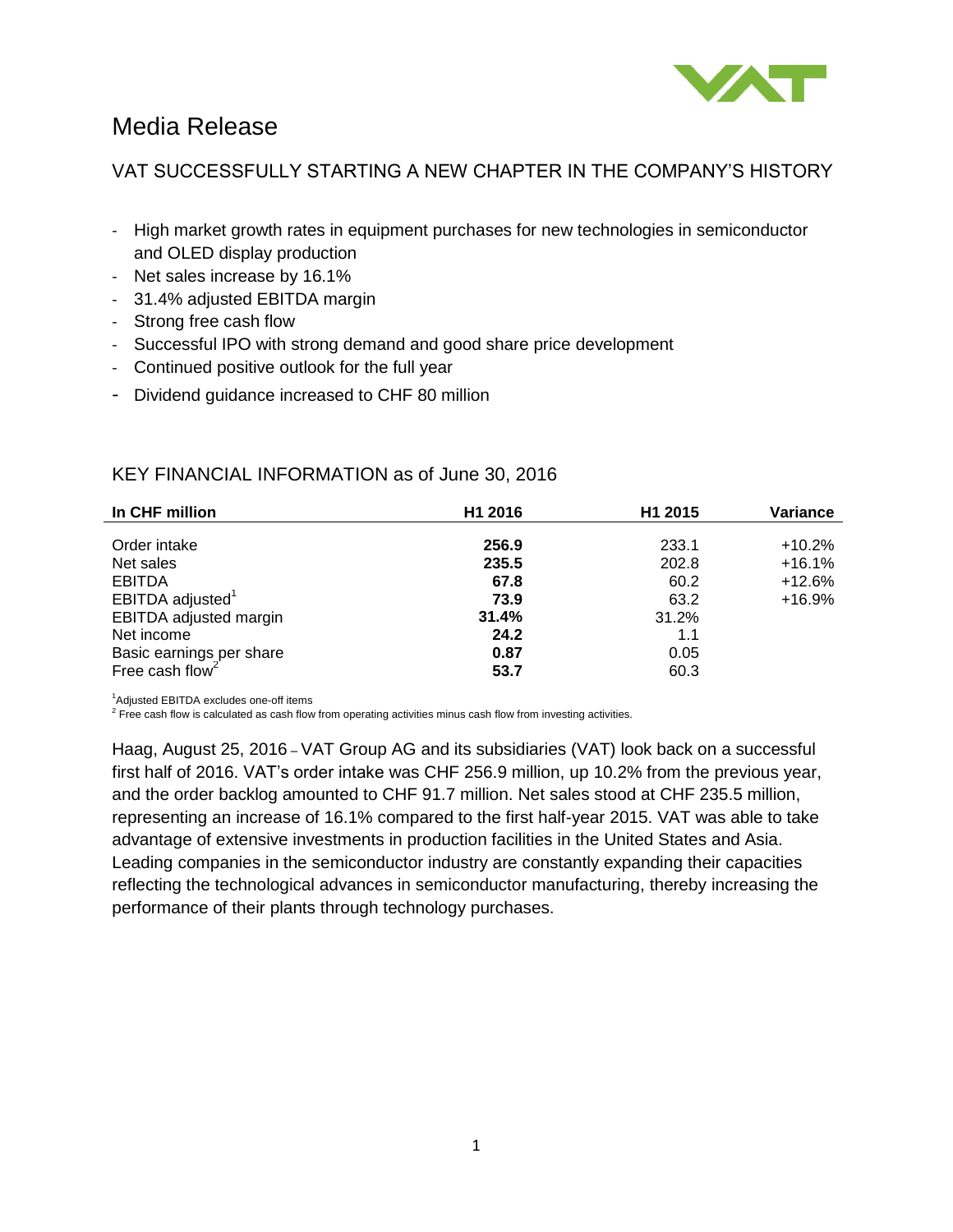

## **Improved Group results**

In the first half of the year, VAT generated a gross profit of CHF 148.3 million, representing an increase of 13.1% compared with the previous year. Adjusted EBITDA grew by 16.9% to CHF 73.9 million, and the adjusted EBITDA margin increased slightly to 31.4% (first half year 2015: 31.2%). VAT realized a net income of CHF 24.2 million, mainly the result of higher operating profits and lower interest expenses. The net financial result improved significantly in the first half of 2016, summing up to minus CHF 19.9 million, which is primarily the result of the conversion of the shareholder loan of CHF 405.1 million into equity as part of the IPO. By end of June, VAT had net debt of CHF 183.4 million and an equity ratio of 52.9%. Free cash flow amounted to CHF 53.7 million at a free cash flow margin of 22.8%.

# **Positive business development based on strong demand for technology**

VAT's markets developed positively in the first half of 2016. Driven particularly by worldwide technology purchases, the market for semiconductor production facilities, which is relevant to VAT, enjoyed continuous growth. VAT benefited to a more than average extent mainly from ongoing innovations in semiconductor manufacturing. These innovations give rise to ever more complex production processes, miniaturizations and additional production steps requiring vacuum, which in turn require a very clean production environment and reliability. VAT's highend vacuum valves ensure that processes for producing smartphone microchips, for instance, are kept free of particles and contamination.

The market for displays is also growing strongly. There is great demand globally due to the changeover from liquid crystal displays (LCDs) to displays featuring organic light-emitting diodes (OLEDs). The production of the next generation of high-resolution displays with much improved coloration and lower energy consumption calls for additional manufacturing processes in highvacuum environments. As the global market leader in high-value vacuum valves, VAT participates over proportionately in these ongoing technological advances.

### **Broad growth in different segments**

# **VALVES**

Valves is the largest segment of VAT Group, realizing segment net sales of CHF 196.5 million a plus of 17.7% in the first half-year of 2016. As in the previous year, the majority of these sales were generated in Asia and the US. One of the highlights of the first half-year 2016 was the high demand for VAT's new products in the semiconductor industry and the strong participation in substantial investments in the displays market. Orders were received from display manufacturers along the entire valve portfolio, especially throughout Asia.

# **GLOBAL SERVICE**

Segment net sales of Global Service increased to CHF 40.9 million in the first half-year of 2016, up 11.1%. Asia and the US were the main drivers as the majority of VAT's customers are located in these areas. The Global Service segment includes a range of services provided by specialized teams. The main development for the Global Service segment was the alignment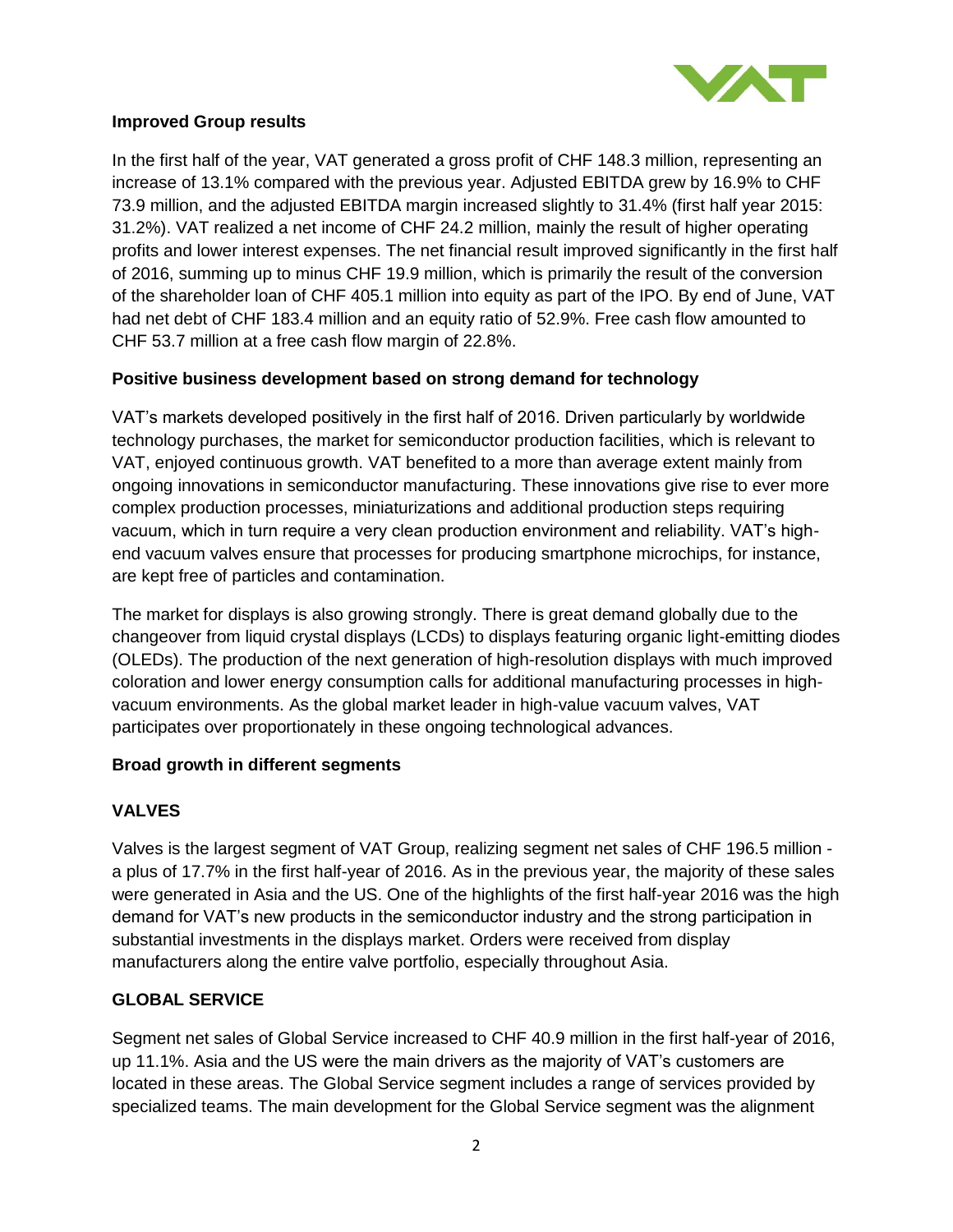

with major Original Equipment Manufacturers (OEM's) with regard to their current and planned market activities. This alignment allows VAT to offer global service contracts tailored to specific customer needs. A first global service contract was successfully signed.

## **INDUSTRY**

The Industry segment generated segment net sales of CHF 21.8 million in the first half-year 2016, an increase of 1.2% mainly coming from Europe. The segment engages mostly in innovative and technologically advanced edge-welded bellows. It includes the production of welded bellows, specialized in automated processes, as well as the manufacturing of mechanical components and assemblies. VAT was able to sign an important mid-term highvolume contract for damper systems for automotive applications in the first half-year of 2016. This contract is the result of VAT's highly diversified product portfolio and the Company's focus on specific customer requirements.

## **Initial Public Offering (IPO)**

On April 14, 2016 VAT Group shares were listed on SIX Swiss Exchange. The IPO was a further milestone in the history of VAT and one of the highlights in the first six months. The share placement created tremendous interest in Switzerland and internationally – the IPO was oversubscribed multiple times. The listing further enhances the positioning of VAT as a global market leader in the vacuum valves segment.

### **Ongoing expansion of capacities**

At the end of June 2016, VAT counted 1,278 employees worldwide, 89 more than at the end of 2015. To manage future growth VAT is continuously expanding its production capacities. In particular, the production plant in Malaysia has been expanded in line with customer requirements.

### **Outlook 2016**

VAT expects to grow full-year net sales by 12% to 15% and the operating margin expressed as adjusted EBITDA to stay above 31%. Based on the expected strong free cash flow generation, the Board increased the dividend guidance to CHF 80 million, from the at least CHF 65 million given at the time of the IPO, out of reserves from capital contributions for the financial year ending December 31, 2016.

Key markets for semiconductors and displays mainly in the United States, Japan, South Korea and China will be the primary drivers of growth. Mega trends such as Big Data, Internet of Things, Industrialization 4.0, Cloud Computing and E-Mobility as well as new technologies such as 3D chip technology or OLED for the latest display generation are resulting in ever greater demand for advanced manufacturing technologies including mission-critical vacuum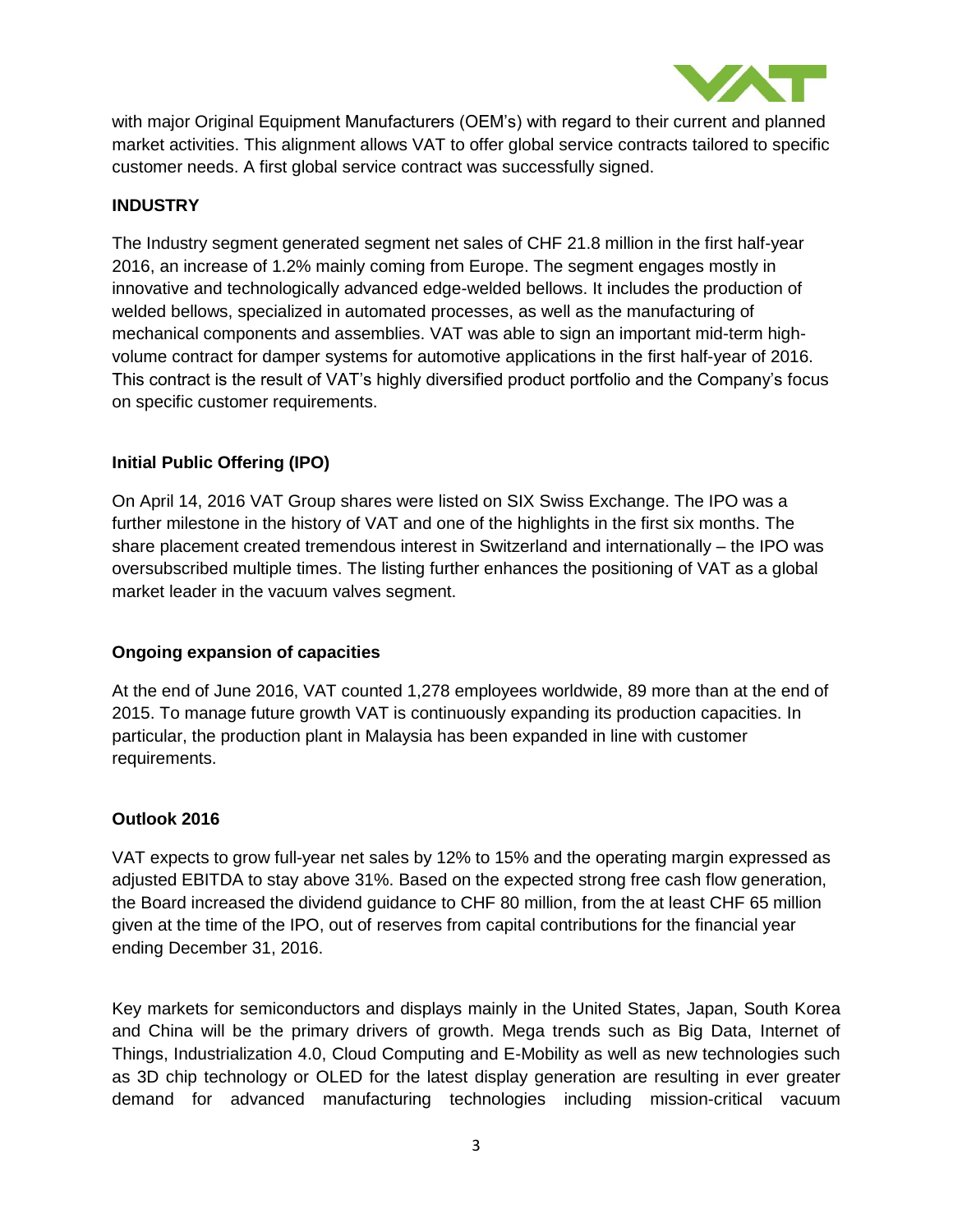

components. Leading device/display manufacturers are continuing to invest in fabrication expansion and technology upgrades.

As the world market leader for advanced high-vacuum valves, VAT will continue to take advantage of these developments. Three factors support this positive assessment. The first relates to major orders which have been received but whose full effect will only be seen in the months ahead. The second is the increasing demand in VAT's key markets. The third is VATmotion, the in-house program to reduce production costs and to mitigate FX impacts through natural hedges and the proximity to key customers while boosting efficiency in the purchasing and production process and in the supply chain. The expansion of the production facility in Malaysia is one of the key success factors of this program.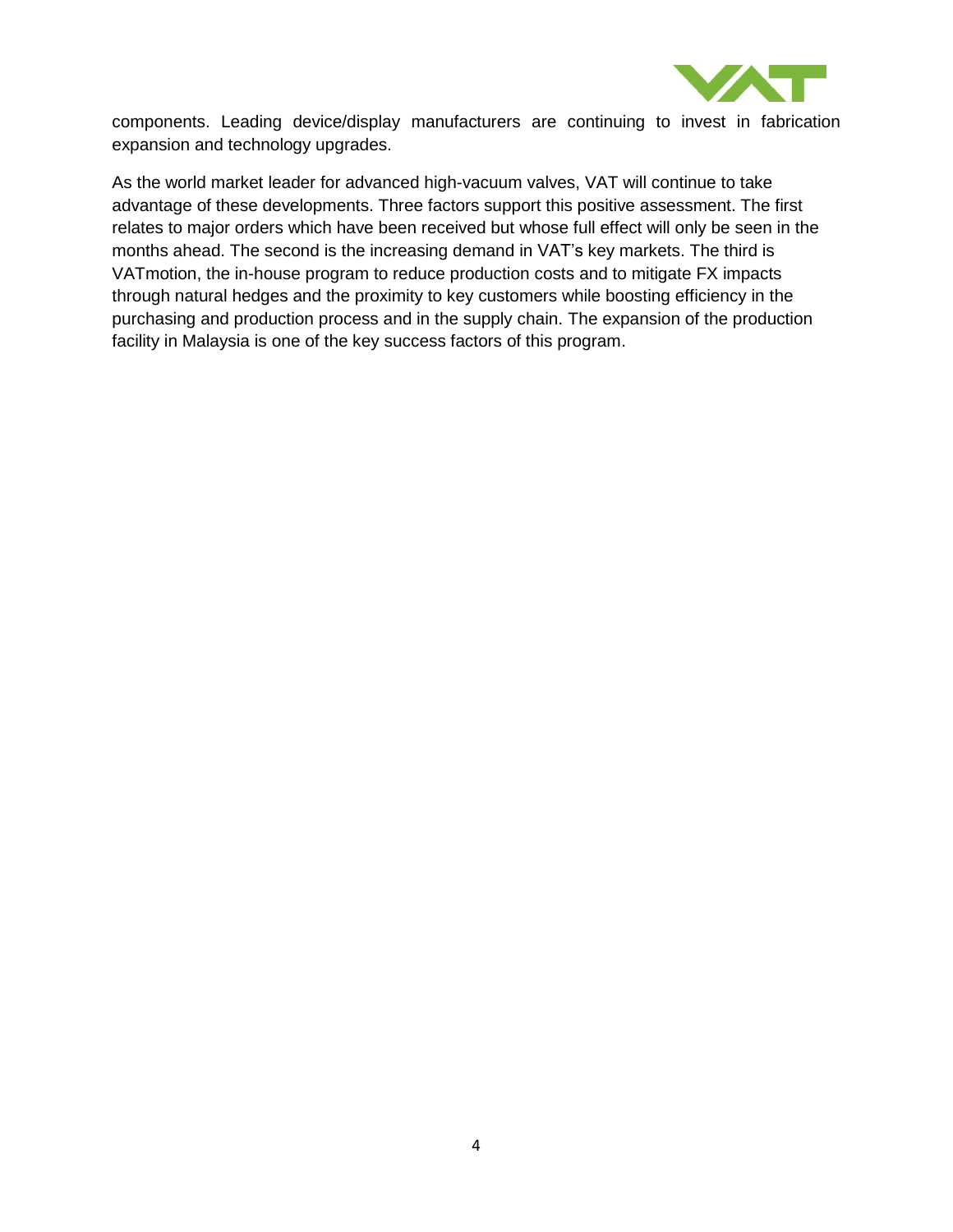

### **Additional information**

The analyst presentation of the results and the half-year 2016 report are available on the website of VAT at [www.vatvalve.com.](http://www.vatvalve.com/)

Sign-up for e-mail subscription is available at [www.vatvalve.com.](http://www.vatvalve.com/)

The company will host today a media and investor event in Zurich at 10am CET. The event can also be followed over a webcast or via a conference call line. Participants via the conference call will also be able to join the moderated Q&A session.

Please follow the link below to access the webcast:

<http://78449.choruscall.com/dataconf/productusers/vat/mediaframe/16314/indexr.html>

For the conference call please dial:

+41 58 310 50 00 (Europe)

+44 203 059 58 62 (UK)

+1 631 570 5613 (USA)

For further information please contact:

VAT Group AG Investor Relations & Corporate Communications Michel R. Gerber T +41 81 772 42 55

**Financial calendar** Q3 2016 Trading update **October 31, 2016** Full-year results 2016 March 31, 2017 Q1 2017 Trading update & Annual General Meeting May 17, 2017